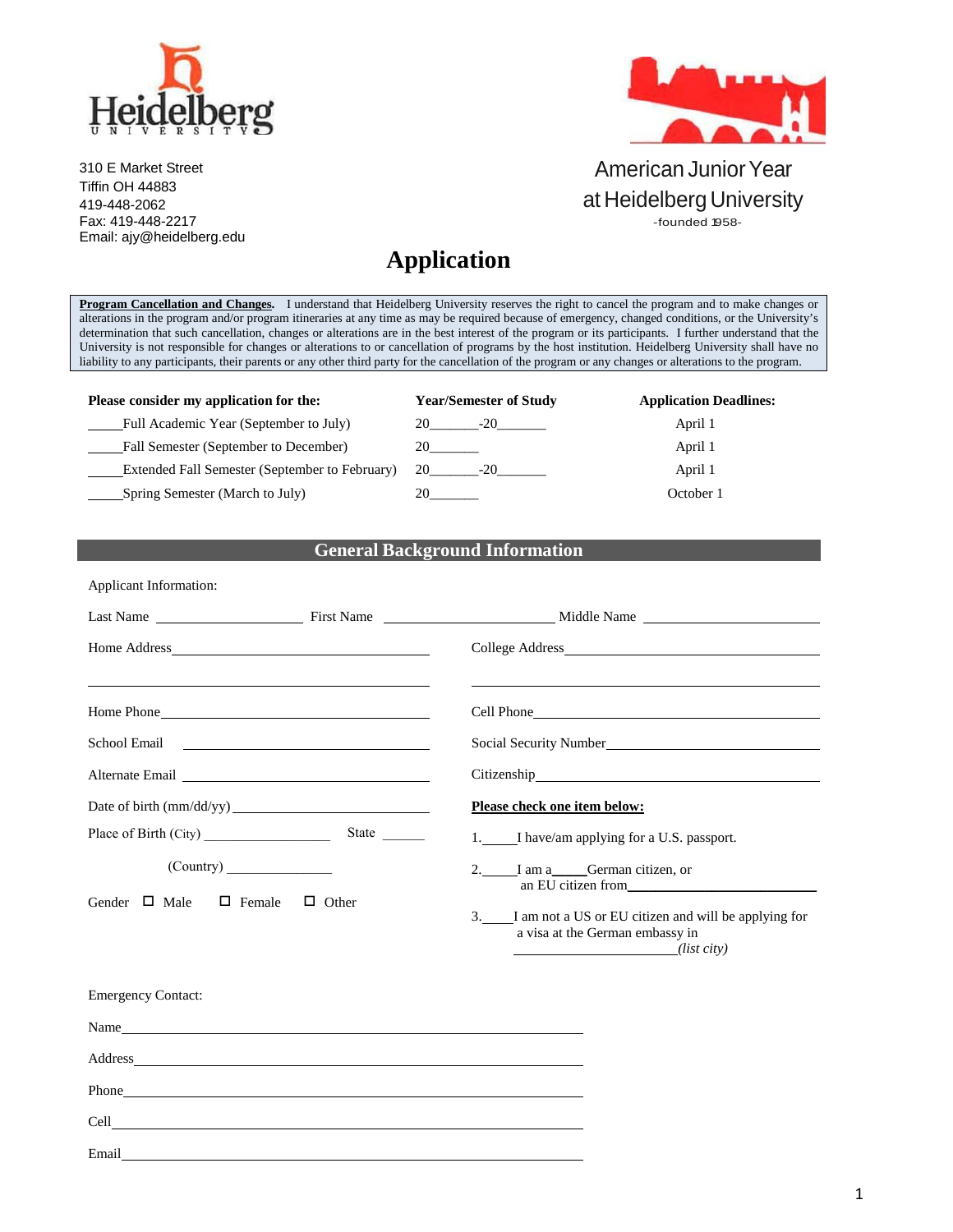| <b>Academic Information</b>                                                                                                                                                                                                                                                                                                                                                                                                                                                                                                                                                                                                                                                            |
|----------------------------------------------------------------------------------------------------------------------------------------------------------------------------------------------------------------------------------------------------------------------------------------------------------------------------------------------------------------------------------------------------------------------------------------------------------------------------------------------------------------------------------------------------------------------------------------------------------------------------------------------------------------------------------------|
|                                                                                                                                                                                                                                                                                                                                                                                                                                                                                                                                                                                                                                                                                        |
| $\Box$ Junior<br>Current Standing $\Box$ Freshman<br>$\Box$ Sophomore<br>$\Box$ Senior                                                                                                                                                                                                                                                                                                                                                                                                                                                                                                                                                                                                 |
| Cumulative GPA Equivalent Letter Grade:                                                                                                                                                                                                                                                                                                                                                                                                                                                                                                                                                                                                                                                |
|                                                                                                                                                                                                                                                                                                                                                                                                                                                                                                                                                                                                                                                                                        |
| Highest level of College German taken expansion of the state of the state of the state of the state of the state of the state of the state of the state of the state of the state of the state of the state of the state of th                                                                                                                                                                                                                                                                                                                                                                                                                                                         |
| Previous colleges/universities attended with dates of attendance ___________________________________                                                                                                                                                                                                                                                                                                                                                                                                                                                                                                                                                                                   |
|                                                                                                                                                                                                                                                                                                                                                                                                                                                                                                                                                                                                                                                                                        |
| Other interests, hobbies, volunteer experiences                                                                                                                                                                                                                                                                                                                                                                                                                                                                                                                                                                                                                                        |
| Honors or special recognition experience of the contract of the contract of the contract of the contract of the contract of the contract of the contract of the contract of the contract of the contract of the contract of th                                                                                                                                                                                                                                                                                                                                                                                                                                                         |
|                                                                                                                                                                                                                                                                                                                                                                                                                                                                                                                                                                                                                                                                                        |
| <b>Statement of Purpose</b>                                                                                                                                                                                                                                                                                                                                                                                                                                                                                                                                                                                                                                                            |
| The AJY program at Heidelberg University seeks to promote academic, personal and cultural growth. Your essay is a significant<br>part of your application and a major factor in the selection process. In preparing to write the essay, you should think seriously<br>about why you have chosen this program, do some background reading, visit the internet, interview faculty and previous<br>participants, and visit a writing tutor if needed. If you use sources other than your own knowledge and experience, appropriate<br>documentation MUST be included within the essay document. (Your answers should be approximately 250-300 words for each<br>of the 4 sections below.) |
| 1. How have your life experiences led you and helped you to prepare for this decision to go abroad? What makes you a good<br>candidate for the program?<br>2. Why have you chosen AJY and how does it help you accomplish your goals?<br>3. In what ways do you think the culture of the country will be the same as the culture of the United States? In what ways do you<br>expect the culture to be different?                                                                                                                                                                                                                                                                      |

4. How will you prepare yourself for the differences in culture, academics, and so on? How do you think you will be challenged by these differences?

#### **Billing Information**

*Please consult with your Study Abroad Office before completing the following information.*

| <b>Tuition Billing:</b>                                                                                                                                                                                                        | <b>Housing Billing:</b>                                                                                                                                                                                                       |
|--------------------------------------------------------------------------------------------------------------------------------------------------------------------------------------------------------------------------------|-------------------------------------------------------------------------------------------------------------------------------------------------------------------------------------------------------------------------------|
|                                                                                                                                                                                                                                | Name and the set of the set of the set of the set of the set of the set of the set of the set of the set of the set of the set of the set of the set of the set of the set of the set of the set of the set of the set of the |
| Address                                                                                                                                                                                                                        |                                                                                                                                                                                                                               |
|                                                                                                                                                                                                                                |                                                                                                                                                                                                                               |
|                                                                                                                                                                                                                                |                                                                                                                                                                                                                               |
|                                                                                                                                                                                                                                |                                                                                                                                                                                                                               |
|                                                                                                                                                                                                                                | <b>EXECUTE:</b> Where did you hear about the American Junior Year at Heidelberg University Program ?                                                                                                                          |
| П                                                                                                                                                                                                                              | AJY Website □ Study Abroad Office □ Advisor □ Professor □ Internet                                                                                                                                                            |
| Campus visit by AJY Program representative $\Box$ Other<br>$\Box$                                                                                                                                                              |                                                                                                                                                                                                                               |
|                                                                                                                                                                                                                                |                                                                                                                                                                                                                               |
| Signature experience and the state of the state of the state of the state of the state of the state of the state of the state of the state of the state of the state of the state of the state of the state of the state of th | Date                                                                                                                                                                                                                          |